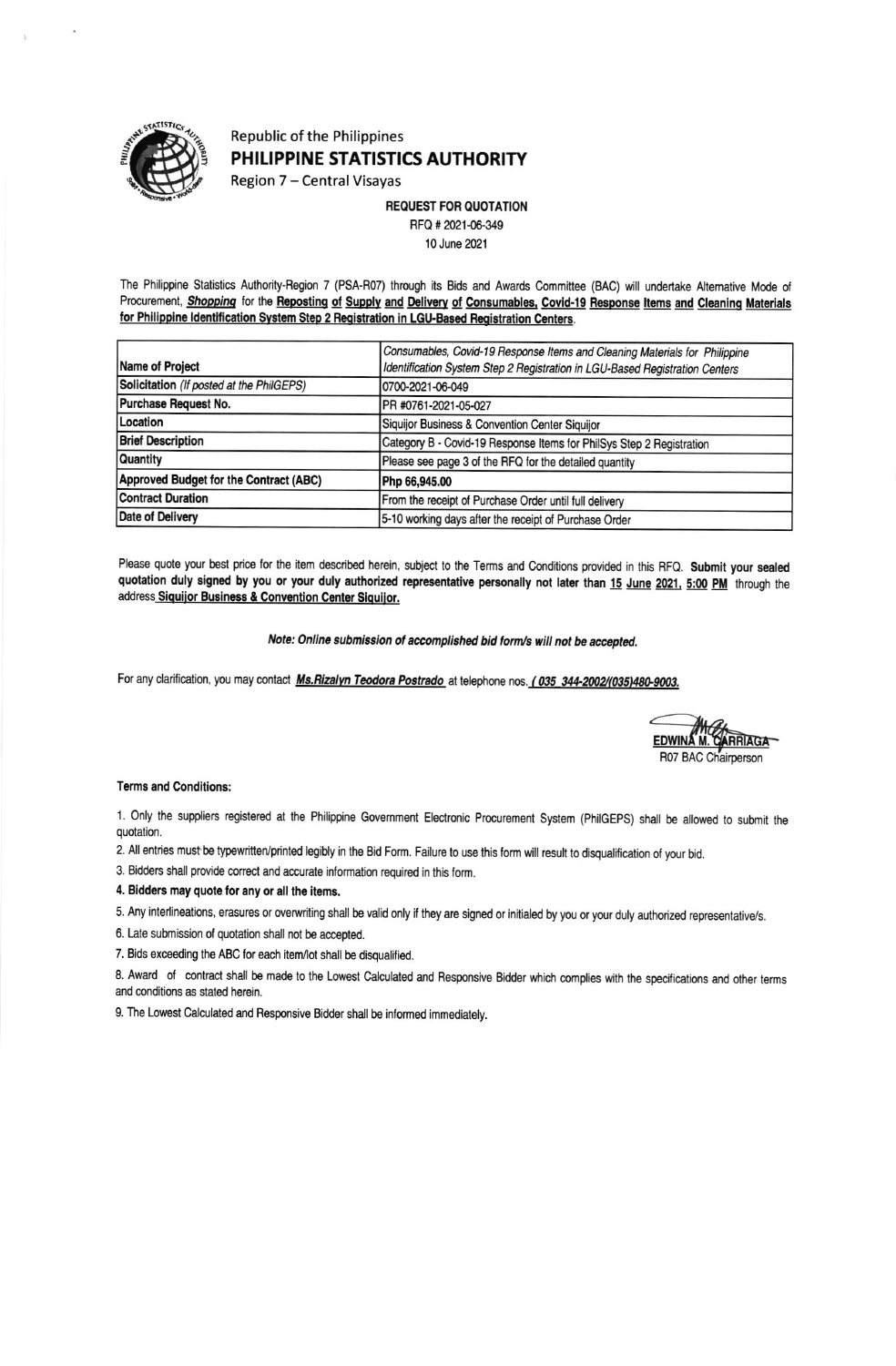PHILIPPINE STATISTICS AUTHORITY Region 7 - Central Visayas **REQUEST FOR QUOTATION** Page 2

10. In case of two or more bidders are determined to have submitted the Lowest Calculated Quotation/Lowest Calculated and Responsive Quotation, the PSA shall adopt and employ "drawlots" as the tie-breaking method to finally determine the single winning provider in accordance with GPPB Circular 06-2005.

- 11. The item/s shall be delivered according to the requirements specified in the Technical Specifications.
- 12. The PSA shall have the right to inspect and/or to test the goods to confirm their conformity to the technical specifications.

13. The following documentary requirements must be submitted prior to issuance of Purchase Order/Contract:

- Mayor's/Business Permit
- · PhilGEPS Registration Number/Certificate

14. The PSA reserves the right to reject any or all bid proposals, or declares the bidding a failure, or not to award the contract, and makes no assurance that a contract shall be entered into as a result of this invitation.

15. Payment shall be made after delivery and upon the submission of the required supporting documents, i.e. documentary requirements mentioned above (item no. 13), billing statement from the supplier. Our Government Servicing Bank, i.e. the Land Bank of the Philippines, shall credit the amount due to the supplier's identified bank account not earlier than twenty-four (24 hours), but not later than forty-eight (48) hours, upon receipt of our advice.

16. Liquidated damages equivalent to one tenth of one percent (0.1%) of the value of the goods not delivered within the prescribed delivery period shall be imposed per day of delay. The PSA shall rescind the contract once the cumulative amount of liquidated damages reaches ten percent (10%) of the amount of the contract, without prejudice to other courses of action and remedies to it.